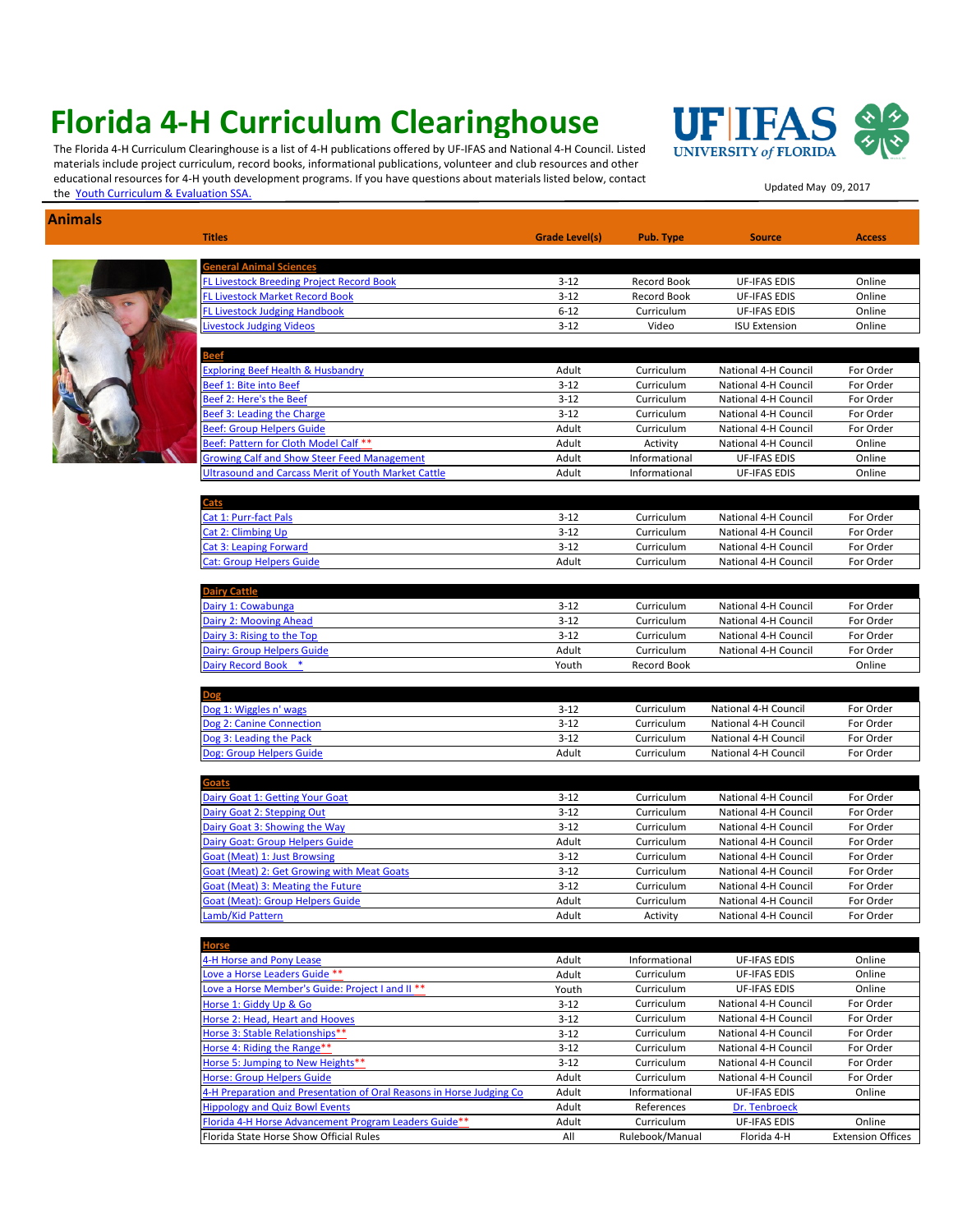| Florida 4-H Horse Project Record Book                                   | Youth              | Record Book              | UF-IFAS                                      | Online                 |
|-------------------------------------------------------------------------|--------------------|--------------------------|----------------------------------------------|------------------------|
|                                                                         |                    |                          |                                              |                        |
| <u>Pets</u>                                                             |                    |                          |                                              |                        |
| Pets 1: Pet Pals                                                        | $3 - 12$           | Curriculum               | National 4-H Council                         | For Order              |
| Pets 2: Scurrying Ahead                                                 | $3 - 12$           | Curriculum               | National 4-H Council                         | For Order              |
| Pets 3: Scaling the Heights                                             | $3 - 12$           | Curriculum               | National 4-H Council                         | For Order              |
| Pet: Group Helpers Guide                                                | Adult              | Curriculum               | National 4-H Council                         | For Order              |
|                                                                         |                    |                          |                                              |                        |
| Poultry                                                                 |                    |                          |                                              |                        |
| <b>Poultry 1: Scratching the Surface</b>                                | $3 - 12$           | Curriculum               | National 4-H Council                         | For Order              |
| <b>Poultry 2: Testing Your Wings</b>                                    | $3 - 12$           | Curriculum               | National 4-H Council                         | For Order              |
| <b>Poultry 3: Flocking Together</b>                                     | $3 - 12$           | Curriculum               | National 4-H Council                         | For Order              |
| <b>Poultry: Group Helpers Guide</b>                                     | Adult              | Curriculum               | National 4-H Council                         | For Order              |
| 4-H Club Poultry Record Book**                                          | $3 - 12$           | Record Book              | <b>UF-IFAS EDIS</b>                          | Online                 |
|                                                                         |                    |                          |                                              |                        |
| What Are the Risks of Contracting Diseases Associated with Chickens?    | Adult<br>Youth     | Informational            | UF-IFAS EDIS<br><b>OSU Extension</b>         | Online<br>For Order    |
| <b>Chick Quest Log Book *</b><br>Chick Quest Teacher's Guide *          | Adult              | Curriculum<br>Curriculum | <b>OSU Extension</b>                         | For Order              |
|                                                                         |                    |                          |                                              |                        |
| <b>Rabbits</b>                                                          |                    |                          |                                              |                        |
| Rabbits, Rabbits, Rabbits Manual                                        | $3 - 12$           | Curriculum               | <b>UF-IFAS EDIS</b>                          | Online                 |
| Rabbits, Rabbits, Rabbits Record Book                                   | $3 - 12$           | Record Book              | <b>UF-IFAS EDIS</b>                          | Online                 |
| Rabbits, Rabbits, Rabbits < Online > Pet Rabbit Record Book             | $3-12$             | Record Book              | <b>UF-IFAS EDIS</b>                          | Online                 |
| Rabbits, Rabbits, Rabbits < Online > Show Rabbit Record Book            | $3 - 12$           | Record Book              | <b>UF-IFAS EDIS</b>                          | Online                 |
| Rabbits, Rabbits, Rabbits < Online > Market Rabbit Record Book          | $3-12$             | Record Book              | <b>UF-IFAS EDIS</b>                          | Online                 |
| Rabbit 1: What's Hoppening                                              | $3 - 12$           | Curriculum               | National 4-H Council                         | For Order              |
| <b>Rabbit 2: Making Tracks</b>                                          | $3 - 12$           | Curriculum               | National 4-H Council                         | For Order              |
| <b>Rabbit 3: All Ears</b>                                               | $3 - 12$           | Curriculum               | National 4-H Council                         | For Order              |
| <b>Rabbit: Group Helpers Guide</b>                                      | Adult              | Curriculum               | National 4-H Council                         | For Order              |
|                                                                         |                    |                          |                                              |                        |
|                                                                         |                    |                          |                                              |                        |
| Sheep 1: Lambs, Rams and You                                            | $3-12$<br>$3 - 12$ | Curriculum               | National 4-H Council                         | For Order              |
| <b>Sheep 2: Shear Delight</b><br>Sheep 3: Leading the Flock             | $3 - 12$           | Curriculum<br>Curriculum | National 4-H Council<br>National 4-H Council | For Order<br>For Order |
| Sheep: Group Helper's Guide                                             | Adult              | Curriculum               | National 4-H Council                         | For Order              |
|                                                                         |                    |                          |                                              |                        |
| <u>Swine</u>                                                            |                    |                          |                                              |                        |
| <b>Swine 1: The Incredible Pig</b>                                      | $3 - 12$           | Curriculum               | National 4-H Council                         | For Order              |
| Swine 2: Putting the Oink in the Pig                                    | $3 - 12$           | Curriculum               | National 4-H Council                         | For Order              |
| <b>Swine 3: Going Whole Hog</b>                                         | $3 - 12$           |                          |                                              |                        |
|                                                                         |                    | Curriculum               | National 4-H Council                         | For Order              |
| <b>Swine: Helper's Guide</b>                                            | Adult              | Curriculum               | National 4-H Council                         | For Order              |
| <b>Exploring Swine Health and Husbandry**</b>                           | Adult              | Curriculum               | National 4-H Council                         | For Order              |
| 4H Project Guide: Swine Nutrition                                       | $3 - 12$           | Informational            | <b>UF-IFAS EDIS</b>                          | Online                 |
| 4-H Swine Record Book 2                                                 | $3 - 12$           | Curriculum               | <b>UF-IFAS EDIS</b>                          | Online                 |
|                                                                         |                    |                          |                                              |                        |
| <b>Best Practice Checklist for Management of a Swine Show for Youth</b> | Adult              | Informational            | <b>UF-IFAS EDIS</b>                          | Online                 |
| <b>Conducting a Successful Livestock Show for Youth</b>                 | Adult              | Informational            | <b>UF-IFAS EDIS</b>                          | Online                 |
| <b>Incorporating Growth Performance with Youth Market Hog Shows</b>     | Adult              | Informational            | <b>UF-IFAS EDIS</b>                          | Online                 |
| <b>Selecting Pigs for Youth Swine Shows</b>                             | Adult              | Informational            | <b>UF-IFAS EDIS</b>                          | Online                 |
| <b>Swine Project Manual Book II</b>                                     | $3 - 12$           | Curriculum               | <b>UF-IFAS EDIS</b>                          | Online                 |
| <b>Ultrasound and Carcass Merit of Youth Market Hogs</b>                | Adult              | Informational            | UF-IFAS EDIS                                 | Online                 |
| Florida Hog & Ham Program Project Book                                  | $3-12$             | Curriculum               | <b>UF-Animal Sciences</b>                    | Online                 |
|                                                                         |                    |                          |                                              |                        |
| <b>Veterinarian Science</b>                                             |                    |                          |                                              |                        |
| Vet Science 1: From Airedales to Zebras                                 | $3-12$             | Curriculum<br>Curriculum | National 4-H Council<br>National 4-H Council | For Order              |
| Vet Science 2: All Systems Go<br>/et Science 3: On the Cutting Edge     | $3-12$<br>$3 - 12$ | Curriculum               | National 4-H Council                         | For Order<br>For Order |

| <b>Titles</b>                                                        | <b>Grade Level(s)</b> | Pub. Type         | <b>Source</b>         | <b>Access</b> |
|----------------------------------------------------------------------|-----------------------|-------------------|-----------------------|---------------|
| <b>Citizenship</b>                                                   |                       |                   |                       |               |
| <b>Citizenship-Leadership</b> Exploring Citizenship, Leader's Guide  | Adult                 | Curriculum        | UF-IFAS EDIS          | Online        |
| <b>Exploring Citizenship Unit 1: Me, My Family and My Friends **</b> | $3 - 5$               | Curriculum        | <b>IFAS Bookstore</b> | For Order     |
| Exploring Citizenship Unit 2: My Neighborhood **                     | $3 - 5$               | <b>Curriculum</b> | <b>IFAS Bookstore</b> | For Order     |
| Exploring Citizenship, Unit III - My Clubs and Groups                | $4 - 5$               | <b>Curriculum</b> | <b>UF-IFAS EDIS</b>   | Online        |
| <b>Exploring Citizenship, Unit IV - My Community</b>                 | $6 - 12$              | Curriculum        | UF-IFAS EDIS          | Online        |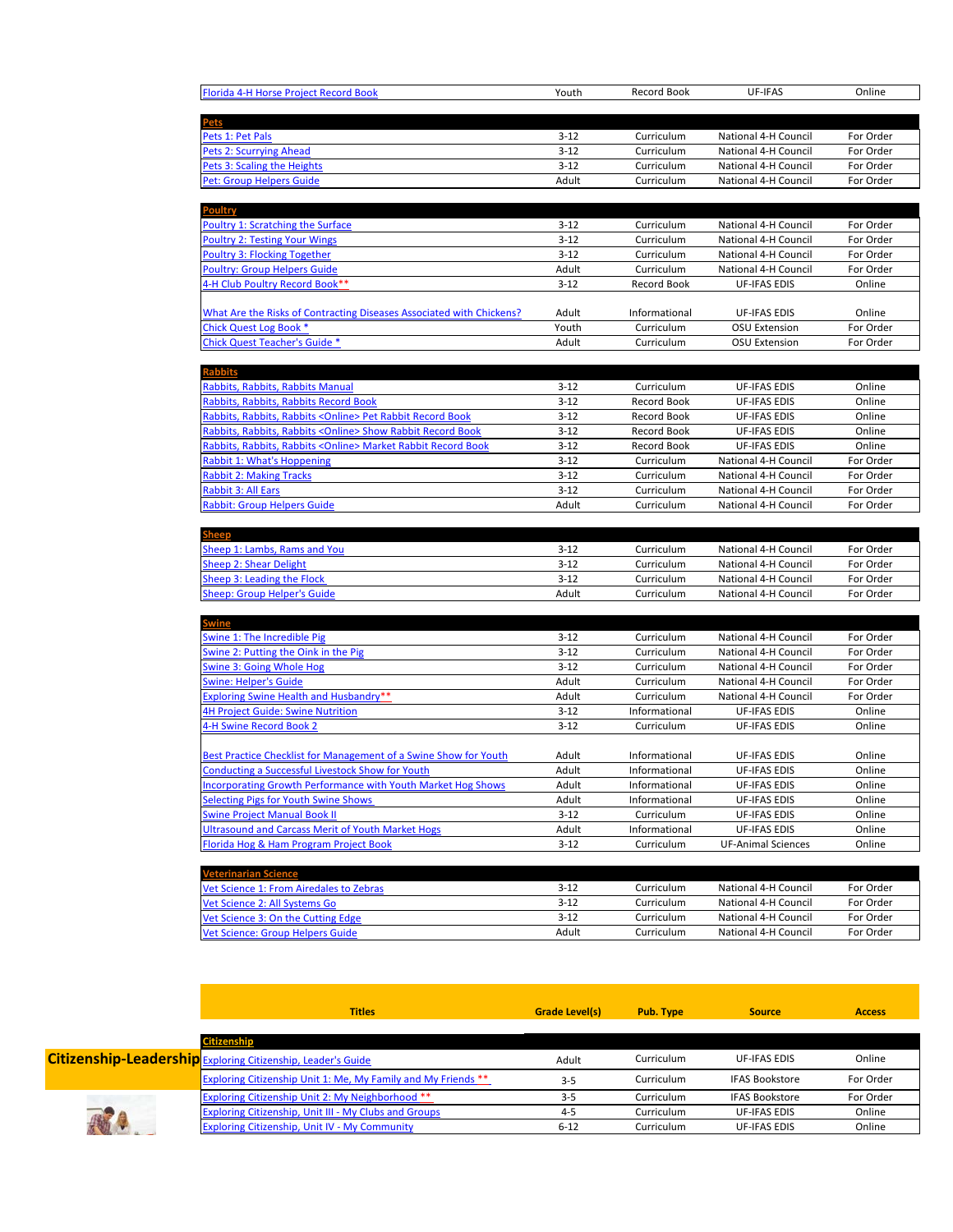

| Exploring Citizenship, Unit V - My Heritage                                             | $9 - 12$ | Curriculum | <b>UF-IFAS EDIS</b>      | Online    |
|-----------------------------------------------------------------------------------------|----------|------------|--------------------------|-----------|
| <b>Exploring Citizenship Unit 6: My Government</b>                                      | $9 - 12$ | Curriculum | <b>IFAS Bookstore</b>    | For Order |
| Exploring Citizenship, Unit VII - My World                                              | $9 - 12$ | Curriculum | <b>UF-IFAS EDIS</b>      | Online    |
| <b>Windows to Asian Culture</b>                                                         | $3 - 5$  | Curriculum | Illinois Extension       | For Order |
| <b>Public Adventures: Adventure Kit</b>                                                 | $3 - 12$ | Curriculum | National 4-H Council     | For Order |
| <b>Public Adventures: Guides Handbook</b>                                               | $3 - 12$ | Curriculum | National 4-H Council     | For Order |
| Civic Engagement: A 4-H Afterschool Resource **                                         | $3 - 12$ | Curriculum | National 4-H Council     | Online    |
| <b>Creating Youth/Adult Partnerships</b>                                                | $3 - 12$ | Curriculum | <b>Innovation Center</b> | Online    |
| <b>Youth-Adult Partnerships: A Training Manual</b>                                      | $3 - 12$ | Curriculum | <b>Innovation Center</b> | Online    |
| Building Community: A Toolkit for Youth & Adults in Charting Assets and Creating Change |          | Curriculum | <b>Innovation Center</b> | Online    |
| Learning & Leading: A Toolkit for Youth Development & Civic Activism <sup>®</sup>       | $3 - 12$ | Curriculum | <b>Innovation Center</b> | Online    |

| <b>Community Service</b>                               |          |            |                      |           |
|--------------------------------------------------------|----------|------------|----------------------|-----------|
| Service Learning 1: Agents of Change                   | $3 - 12$ | Curriculum | National 4-H Council | For Order |
| Service Learning 2: Raise Your Voice                   | $3 - 12$ | Curriculum | National 4-H Council | For Order |
| Service Learning: Helper's Guide                       | Adult    | Curriculum | National 4-H Council | For Order |
| Learning by Doing: Utilizing Service-Learning Projects | Adult    | Curriculum | <b>UF-IFAS EDIS</b>  | Online    |
| <b>Give Forests a Hand Leader Guide</b>                | Adult    | Curriculum | UF-IFAS EDIS         | Online    |
| <b>Give Forests a Hand Youth Action Guide</b>          | $3 - 12$ | Curriculum | <b>UF-IFAS EDIS</b>  | Online    |

| <b>Leadership Development</b>                                         |           |                     |                      |           |
|-----------------------------------------------------------------------|-----------|---------------------|----------------------|-----------|
| Leadership - Mentor Guide 1                                           | Adult     | Curriculum          | National 4-H Council | For Order |
| Leadership - Mentor Guide 2                                           | Adult     | Curriculum          | National 4-H Council | For Order |
| Step Up To Leadership - My Workbook                                   | $3 - 5$   | Curriculum          | National 4-H Council | For Order |
| Step Up To Leadership - My Journal                                    | $6 - 8$   | Curriculum          | National 4-H Council | For Order |
| Step Up To Leadership - My Portfolio                                  | $9 - 12$  | Curriculum          | National 4-H Council | For Order |
| Developing Skills for Youthful Leaders: Module 1: You Can Be A        |           |                     |                      |           |
| Leader **                                                             | Adult     | Curriculum          | <b>UF-IFAS EDIS</b>  | Online    |
| Developing Skills for Youthful Leaders: Module 2: Knowing and         |           |                     |                      |           |
| <b>Accepting Yourself **</b>                                          | Adult     | Curriculum          | <b>UF-IFAS EDIS</b>  | Online    |
|                                                                       |           |                     |                      |           |
| Developing Skills for Youthful Leaders: Module 3: Being Your Best**   | Adult     | Curriculum          | <b>UF-IFAS EDIS</b>  | Online    |
| Developing Skills for Youthful Leaders, Module IV: Communicating      |           |                     |                      |           |
| With Others **                                                        | Adult     | Curriculum          | <b>UF-IFAS EDIS</b>  | Online    |
| Developing Skills for Youthful Leaders: Module 5: Listening Skills to |           |                     |                      |           |
| Improve Communication**                                               | Adult     | Curriculum          | <b>UF-IFAS EDIS</b>  | Online    |
|                                                                       |           |                     |                      |           |
| Developing Skills for Youthful Leaders: Module 6: Making A Decision   | Adult     | Curriculum          | <b>UF-IFAS EDIS</b>  | Online    |
| <b>Unlock Your Leadership Potential</b>                               | Adult     | Curriculum          | <b>UF-IFAS EDIS</b>  | Online    |
| Leadership Styles Leader's Guide**                                    | Adult     | Curriculum          | <b>UF-IFAS EDIS</b>  | Online    |
| Leadership Skills You Never Outgrow 1**                               | $3 - 6$   | Curriculum          | Illinois 4-H         | For Order |
| <b>Leadership Skills You Never Outgrow 2</b>                          | $7-9$     | Curriculum          | Illinois 4-H         | For Order |
| <b>Leadership Skills You Never Outgrow 3</b>                          | $10 - 12$ | Curriculum          | Illinois 4-H         | For Order |
| 4-H Communications Toolkit *                                          | $12 +$    | Informational       | <b>MSU</b>           | Online    |
| Finding Your Voice: Public Speaking *                                 | Youth     | Self. Enrich. Curr. | National 4-H         | For Order |
| Self-Determined Projects - Leaders guide *                            | Youth     | Curriculum          | <b>MSU Extension</b> | Online    |

| <b>Workforce Preparation</b>                   |          |            |                      |           |
|------------------------------------------------|----------|------------|----------------------|-----------|
| <b>Build Your Future - Facilitator Guide</b>   | Adult    | Curriculum | National 4-H Council | For Order |
| <b>Build Your Future - Youth Notebook</b>      | $8 - 12$ | Curriculum | National 4-H Council | For Order |
| <b>Entrepreneurship: Be the E</b>              | $3 - 12$ | Curriculum | National 4-H Council | For Order |
| <b>Entrepreneurship - Helper's Guide</b>       | Adult    | Curriculum | National 4-H Council | For Order |
| Get in the Act: Take 1 - Youth Guide and CD    | $6 - 8$  | Curriculum | National 4-H Council | For Order |
| Get in the Act: Take 1 - Helper's Guide and CD | $6 - 8$  | Curriculum | National 4-H Council | For Order |
| Next Stop: Job! *                              | $14+$    | Curriculum | UF/IFAS Extension    | Online    |
| Am I Ready For Work? *                         | $14+$    | Curriculum | OSU Extension        | For Order |



|                   | <b>Titles</b>                              | <b>Grade Level(s)</b> | Pub. Type  | <b>Source</b>        | <b>Access</b> |
|-------------------|--------------------------------------------|-----------------------|------------|----------------------|---------------|
|                   | Aerospace                                  |                       |            |                      |               |
| <b>Cloverbuds</b> | Aerospace Adventures 1 - Pre-Flight        | $K-2$                 | Curriculum | National 4-H Council | For Order     |
|                   |                                            |                       |            |                      |               |
|                   | <b>Clothing</b>                            |                       |            |                      |               |
|                   | Fun with Clothes Leader's Guide**          | Adult                 | Curriculum | <b>UF-IFAS EDIS</b>  | Online        |
|                   | Fun with Clothes Member's Manual**         | $K-3$                 | Curriculum | <b>UF-IFAS EDIS</b>  | Online        |
|                   | <b>Earth Science</b>                       |                       |            |                      |               |
|                   | <b>Earth Connections I Member Workbook</b> | $K-3$                 | Curriculum | UF-IFAS EDIS         | Online        |
|                   | .                                          |                       |            |                      |               |

**Exploring 4-H**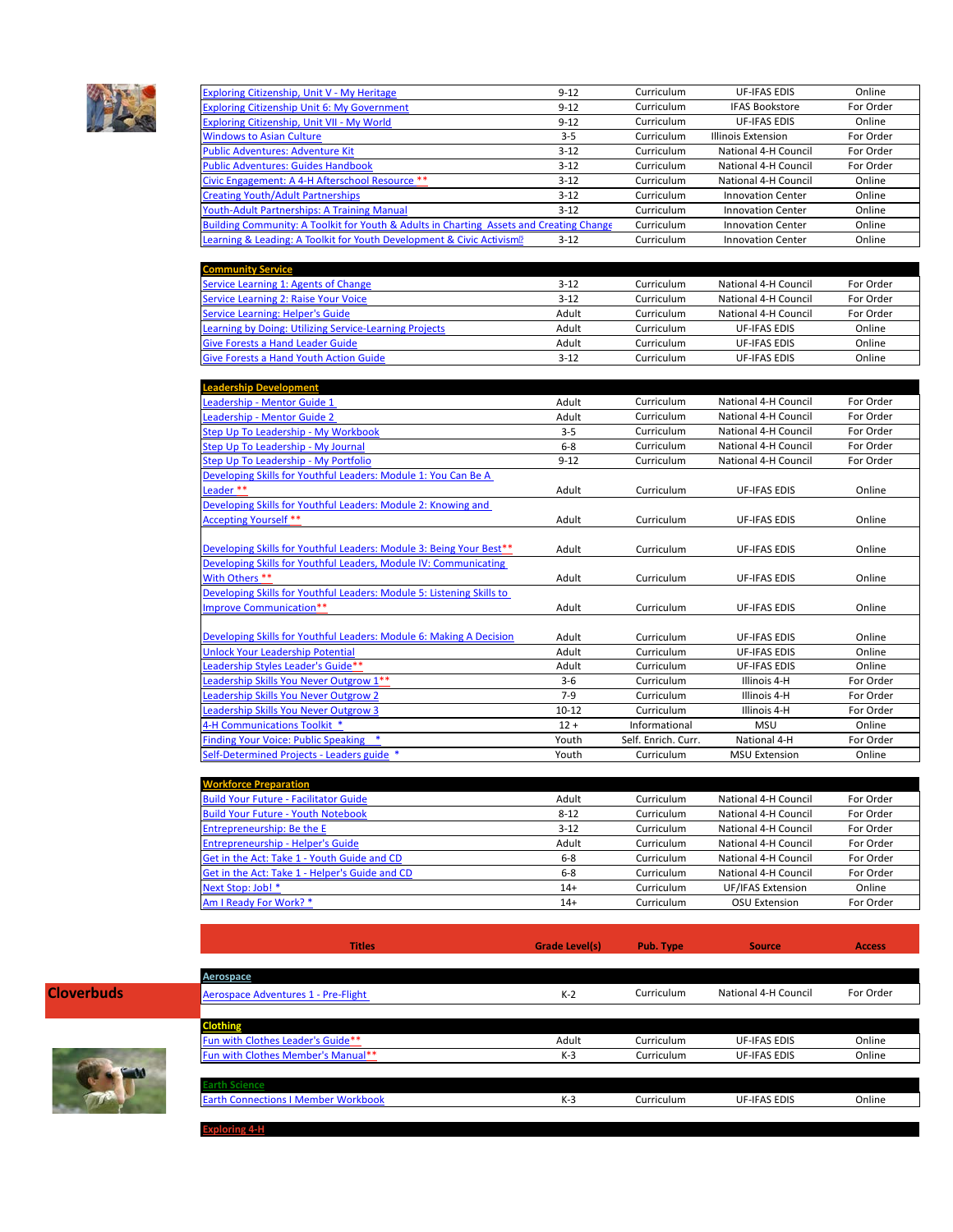| <b>Exploring the Treasures of 4-H</b>                                | $K-2$ | Curriculum | National 4-H Council | For Order |
|----------------------------------------------------------------------|-------|------------|----------------------|-----------|
| <b>Exploring the Treasures of 4-H Helper's Guide</b>                 | Adult | Curriculum | National 4-H Council | For Order |
|                                                                      |       |            |                      |           |
| <b>Forestry</b>                                                      |       |            |                      |           |
| <b>Adopt a Tree</b>                                                  | $K-2$ | Curriculum | <b>UF-IFAS EDIS</b>  | Online    |
|                                                                      |       |            |                      |           |
| <b>General Cloverbud</b>                                             |       |            |                      |           |
| <b>Ohio Cloverbud Program Manual-Series I</b>                        | Adult | Curriculum | Ohio Sate 4-H        | For Order |
| Ohio's 4-H Cloverbud Program: Series II-Curriculum Instructional Mat | Adult | Curriculum | Ohio Sate 4-H        | For Order |
|                                                                      |       |            |                      |           |

|                                                    | <b>Titles</b>                                                    | Grade Level(s) | Pub. Type          | <b>Source</b>        | <b>Access</b> |
|----------------------------------------------------|------------------------------------------------------------------|----------------|--------------------|----------------------|---------------|
|                                                    |                                                                  |                |                    |                      |               |
|                                                    | <b>Expressive Arts</b>                                           |                |                    |                      |               |
| <b>Communication and Ex Level 1 - Theatre Arts</b> |                                                                  | $5-8$          | Curriculum         | National 4-H Council | For Order     |
|                                                    | <b>Level 2 - Theatre Arts</b>                                    | $5 - 8$        | Curriculum         | National 4-H Council | For Order     |
|                                                    | <b>Level 3 - Theatre Arts</b>                                    | $5 - 8$        | Curriculum         | National 4-H Council | For Order     |
|                                                    | Become a Puppeteer **                                            | $3 - 12$       | Curriculum         | National 4-H Council | For Order     |
|                                                    | Set the Stage**                                                  | $3 - 12$       | Curriculum         | National 4-H Council | For Order     |
|                                                    | <b>Group Activity - Helpers Guide</b>                            | Adult          | Curriculum         | National 4-H Council | For Order     |
|                                                    | <b>Communications 1 - Picking Up the Pieces</b>                  | $3 - 12$       | Curriculum         | National 4-H Council | For Order     |
|                                                    | <b>Communications 2 - Putting It Together</b>                    | $3 - 12$       | Curriculum         | National 4-H Council | For Order     |
|                                                    | <b>Communications 3 - The Perfect Fit</b>                        |                |                    |                      |               |
|                                                    |                                                                  | $3 - 12$       | Curriculum         | National 4-H Council | For Order     |
|                                                    | <b>Communications - Helper's Guide</b>                           | Adult          | Curriculum         | National 4-H Council | For Order     |
|                                                    | Discovering the Treasure of Public Speaking Member Project Guide | $10 - 18$      | Curriculum         | <b>UF-IFAS EDIS</b>  | Online        |
|                                                    | Florida 4-H Tropicana Website                                    | All            | Website            | Florida 4-H          | Online        |
|                                                    | Lucky Clover Video -                                             | $4-6$          | Video              | Florida 4-H          | Not working   |
|                                                    | History of the 4-H/Tropicana Public Speaking Contest             | Educator       | Sch. Enrich. Info. | Florida 4-H          | Online        |
|                                                    | <b>Tips for Student Emcees</b>                                   | Educator       | Sch. Enrich. Info. | Florida 4-H          | Online        |
| 4-H Tropicana Resources                            | <b>Podium Presence</b>                                           | Educator       | Sch. Enrich. Info. | Florida 4-H          | Online        |
|                                                    | <b>Fact Sheet</b>                                                | Educator       | Sch. Enrich. Info. | Florida 4-H          | Online        |
|                                                    | How to make a great speech                                       | Educator       | Sch. Enrich. Info. | Florida 4-H          | Online        |
|                                                    | A friendly critique sheet                                        | Educator       | Sch. Enrich. Info. | Florida 4-H          | Online        |
|                                                    | Speech topic ideas                                               | Educator       | Sch. Enrich. Info. | Florida 4-H          | Online        |
|                                                    | Taking charge of your appearance                                 | Educator       | Sch. Enrich. Info. | Florida 4-H          | Online        |
|                                                    | <b>Sample Comments from Judges</b>                               | Educator       | Sch. Enrich. Info. | Florida 4-H          | Online        |
|                                                    | Introductory Letter to Parents**                                 | Parents        | Sch. Enrich. Info. | Florida 4-H          | Online        |
|                                                    | Tropicana Judging Form **                                        | Parents        | Sch. Enrich. Info. | Florida 4-H          | Online        |
|                                                    | School Sign**                                                    | Educator       | Promotional        | Florida 4-H          | Online        |
|                                                    | Teacher Lesson Plan**                                            | Educator       | Sch. Enrich. Cur.  | Florida 4-H          | Online        |
|                                                    | Eight Steps to Writing and Giving a Great Speech                 | Educators      | Sch. Enrich. Info. | Florida 4-H          | Online        |

| Visual Arts                                   |          |                      |                      |           |
|-----------------------------------------------|----------|----------------------|----------------------|-----------|
| Adv Visual Arts 1- Sketchbook Crossroads      | $3 - 12$ | Curriculum           | National 4-H Council | For Order |
| Adv Visual Arts 2 - Portfolio Pathways        | $3 - 12$ | Curriculum           | National 4-H Council | For Order |
| 4-H Focus on Photography - Level 1            | $3 - 12$ | Curriculum           | National 4-H Council | For Order |
| 4-H Controlling the Image -Photo Level 2      | $3 - 12$ | Curriculum           | National 4-H Council | For Order |
| 4-H Mastering Photography - Level 3           | $3 - 12$ | Curriculum           | National 4-H Council | For Order |
| 4-H Filmmaking                                | $3 - 12$ | <b>Web Resources</b> | National 4-H Council | Online    |
| 4-H Filmmaking Videos                         | $3 - 12$ | Online Videos        | National 4-H Council | YouTube   |
| Florida 4-H Filmmaking Project Website        | $3 - 12$ | Web Resources        | Florida 4-H          | Online    |
| Que Rico! La Cultural Bilingual Helpers Guide | $6 - 8$  | Curriculum           | National 4-H Council | For Order |

| ieneral Club Resource |  |
|-----------------------|--|
|                       |  |

|                                                              | <b>Titles</b>                                             | Grade Level(s) | Pub. Type     | <b>Source</b>       | <b>Access</b> |
|--------------------------------------------------------------|-----------------------------------------------------------|----------------|---------------|---------------------|---------------|
|                                                              |                                                           |                |               |                     |               |
|                                                              | <b>Club Resources</b>                                     |                |               |                     |               |
| <b>General Club Resource 4-H Officer's Training Handbook</b> |                                                           | Adult          | Informational | <b>UF-IFAS EDIS</b> | Online        |
|                                                              | Florida 4-H Treasurer's Manual and Record Book            | Adult          | Informational | <b>UF-IFAS EDIS</b> | Online        |
|                                                              | <b>Games Around the World</b>                             | Adult          | Informational | <b>UF-IFAS EDIS</b> | Online        |
|                                                              | Secretary's Record Book for Florida 4-H Clubs**           | Adult          | Informational | <b>UF-IFAS EDIS</b> | Online        |
|                                                              | Parliamentary Procedure: Preparing Minutes of a Meeting** | Adult          | Informational | <b>UF-IFAS EDIS</b> | Online        |
|                                                              | Parliamentary Procedure: Lay on the Table**               | Adult          | Informational | <b>UF-IFAS EDIS</b> | Online        |
|                                                              | <b>Parliamentary Procedure: Previous Question**</b>       | Adult          | Informational | <b>UF-IFAS EDIS</b> | Online        |
|                                                              | <b>Making Posters**</b>                                   | Adult          | Informational | <b>UF-IFAS EDIS</b> | Online        |
|                                                              | Do a Visual Presentation                                  | Adult          | Informational | <b>UF-IFAS EDIS</b> | Online        |
|                                                              | My 4-H Cloverbud Project Summary                          | Adult          | Informational | <b>UF-IFAS EDIS</b> | Online        |
|                                                              | My Junior 4-H Project Report                              | Adult          | Informational | <b>UF-IFAS EDIS</b> | Online        |
|                                                              |                                                           |                |               |                     |               |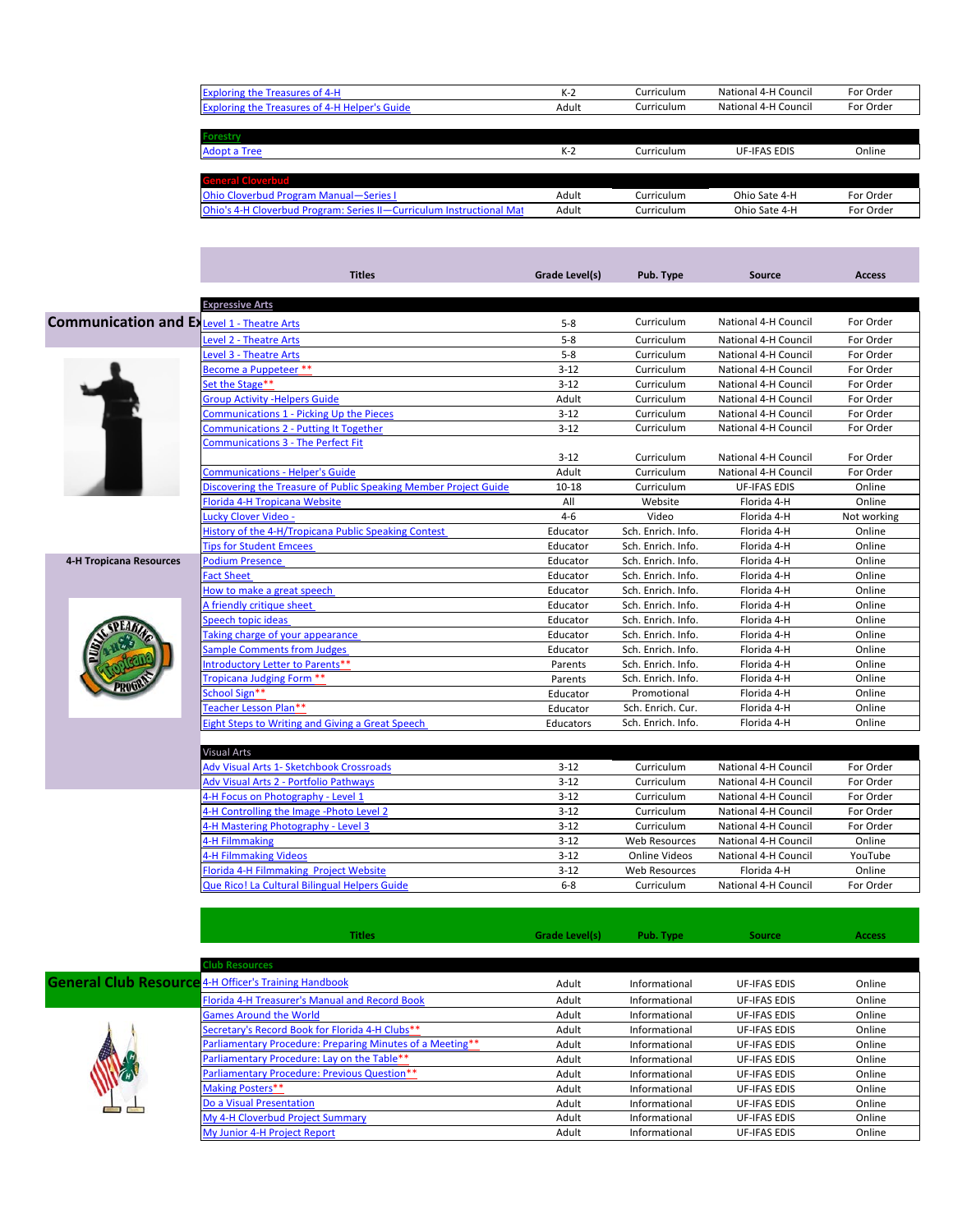| My Intermediate 4-H Project Report | Adult | Informational | UF-IFAS EDIS        | Online |
|------------------------------------|-------|---------------|---------------------|--------|
| My Senior 4-H Project Report       | Adult | Informational | <b>UF-IFAS EDIS</b> | Online |
| Florida 4-H Judging Card           | Adult | Informational | <b>UF-IFAS EDIS</b> | Online |
| 4-H Certificate of Leadership1     | Adult | Informational | UF-IFAS EDIS        | Online |
|                                    |       |               |                     |        |

| <b>Discovering 4-H</b>                               |       |            |                      |           |
|------------------------------------------------------|-------|------------|----------------------|-----------|
| Discovering 4-H Member Project Book                  | 3-5   | Curriculum | <b>UF-IFAS EDIS</b>  | Online    |
| <b>Leaders Guide for Self-Determined Projects**</b>  | Adult | Curriculum | <b>MSU Extension</b> | Online    |
| Decision-Making Guide for Self-Determined Projects** | Adult | Curriculum | <b>MSU Extension</b> | Online    |
| Welcome to 4-H: New Member Guide *                   | Youth | Curriculum | National 4-H         | For Order |
|                                                      |       |            |                      |           |

**Titles Grade Level(s) Pub. Type Source Access**



| <b>Childcare and Child Development</b>                    |                |            |                          |               |
|-----------------------------------------------------------|----------------|------------|--------------------------|---------------|
| I Have What It Takes To Be Your Babysitter-Student Guide  | $7 - 12$       | Curriculum | 4-H Military             | Online        |
| Have What It Takes To Be Your Babysitter-Instructor Guide | Adult          | Curriculum | 4-H Military             | Online        |
| <b>Babysitting Savvy - Member</b>                         | $6 - 12$       | Curriculum | <b>UF-IFAS Bookstore</b> | For-Order     |
| <b>Babysitting Savvy Leader's Manual</b>                  | Adult          | Curriculum | <b>UF-IFAS Bookstore</b> | For-Order     |
| Child Development 1 - Growing On My Own                   | $3 - 12$       | Curriculum | National 4-H Council     | For Order     |
| <b>Child Development 2- Growing with Others</b>           | $3-12$         | Curriculum | National 4-H Council     | For Order     |
| <b>Child Development 3- Growing in Communities</b>        | $3 - 12$       | Curriculum | National 4-H Council     | For Order     |
| <b>Child Development - Helper's Guide</b>                 | Adult          | Curriculum | National 4-H Council     | For Order     |
| <b>Clothing and Sewing</b>                                |                |            |                          |               |
| <b>Sewing Expressions - Under Construction</b>            | $3 - 12$       | Curriculum | National 4-H Council     | For Order     |
| <b>Sewing Expressions - Fashion Forward</b>               | $3 - 12$       | Curriculum | National 4-H Council     | For Order     |
| Sewing Expressions - Refine Design                        | $3 - 12$       | Curriculum | National 4-H Council     | For Order     |
| <b>Sewing Expressions: Helper's Guide</b>                 | Adult          | Curriculum | National 4-H Council     | For Order     |
| Fun with Clothes Leader's Guide**                         | Adult          | Curriculum | <b>UF-IFAS EDIS</b>      | Online        |
| Fun with Clothes Member's Manual**                        | $K-3$          | Curriculum | <b>UF-IFAS EDIS</b>      | Online        |
| <b>Clothing Capers Member's Manual**</b>                  | $4 - 5$        | Curriculum | <b>UF-IFAS EDIS</b>      | Online        |
| Clothing Capers Leader's Guide**                          | Adult          | Curriculum | UF-IFAS EDIS             | Online        |
| <b>Clothes that Click**</b>                               | Adult          | Curriculum | <b>UF-IFAS EDIS</b>      | Online        |
| Clothes that Click Member's Manual**                      | $6 - 12$       | Curriculum | <b>UF-IFAS EDIS</b>      | Online        |
|                                                           |                |            |                          |               |
| <b>Money Management</b>                                   |                |            |                          |               |
| Consumer Savvy 1- The Consumer In Me                      | $3 - 12$       | Curriculum | National 4-H Council     | For Order     |
| <b>Consumer Savvy 2 - Consumer Wise</b>                   | $3 - 12$       | Curriculum | National 4-H Council     | For Order     |
| Consumer Savvy 3 - Consumer Roadmap                       | $3 - 12$       | Curriculum | National 4-H Council     | For Order     |
| Consumer Savvy - Helper's Guide                           | Adult          | Curriculum | National 4-H Council     | For Order     |
| <b>Reading Makes Cents</b>                                | Adult          | Curriculum | National 4-H Council     | For Order     |
| <b>Financial Champions - Money FUNdamentals</b>           | $7-9$          | Curriculum | National 4-H Council     | For Order     |
| <b>Financial Champions - Money Moves</b>                  | $9 - 12$       | Curriculum | National 4-H Council     | For Order     |
| <b>Financial Champions - Helper's Guide</b>               | Adult          | Curriculum | National 4-H Council     | For Order     |
| <b>Titles</b>                                             | Grade Level(s) | Pub. Type  | <b>Source</b>            | <b>Access</b> |
|                                                           |                |            |                          |               |
| <b>Food and Nutrition</b>                                 |                |            |                          |               |
| Microwave Magic A - Bags of Tricks                        | $3 - 12$       | Curriculum | National 4-H Council     | For Order     |
| Microwave Magic B - Micro Magicians                       | $3 - 12$       | Curriculum | National 4-H Council     | For Order     |
| <b>Microwave Magic C - Amazing Rays</b>                   | $3 - 12$       | Curriculum | National 4-H Council     | For Order     |
| Microwave Magic D - Presto Meals                          | $3 - 12$       | Curriculum | National 4-H Council     | For Order     |
| Microwave Magic - Helper's Guide                          | Adult          | Curriculum | National 4-H Council     | For Order     |
| <b>Ennd Curriculum - Six Eacy Rites-Loyal A</b>           | $2 - 12$       | Curriculum | National A-H Council     | For Order     |



**Healthy Living** 

| <b>Food and Nutrition</b>                        |                |                   |                          |                  |
|--------------------------------------------------|----------------|-------------------|--------------------------|------------------|
| Microwave Magic A - Bags of Tricks               | $3 - 12$       | Curriculum        | National 4-H Council     | For Order        |
| Microwave Magic B - Micro Magicians              | $3 - 12$       | Curriculum        | National 4-H Council     | For Order        |
| <b>Microwave Magic C - Amazing Rays</b>          | $3 - 12$       | Curriculum        | National 4-H Council     | For Order        |
| <b>Microwave Magic D - Presto Meals</b>          | $3 - 12$       | Curriculum        | National 4-H Council     | For Order        |
| Microwave Magic - Helper's Guide                 | Adult          | Curriculum        | National 4-H Council     | For Order        |
| Food Curriculum - Six Easy Bites-Level A         | $3 - 12$       | Curriculum        | National 4-H Council     | For Order        |
| Food Curriculum - Tasty Tidbits-Level B          | $3 - 12$       | Curriculum        | National 4-H Council     | For Order        |
| Food Curriculum-You're The Chef-Level C          | $3 - 12$       | Curriculum        | National 4-H Council     | For Order        |
| Food Curriculum - Foodworks Level D              | $3 - 12$       | Curriculum        | National 4-H Council     | For Order        |
| Food Curriculum - Helper's Guide                 | Adult          | Curriculum        | National 4-H Council     | For Order        |
| Munchy Adventures with Chef Nicky                | $3 - 5$        | Curriculum        | <b>UF-IFAS Bookstore</b> | For-Order        |
| Youth Understanding MyPlate (YUMEE)              | Educator (5-8) | Sch. Enrich. Cur. | UF/IFAS                  | K. Shellnut, PhD |
| Youth Understanding MyPlate (YUM)                | Educator (K-2) | Sch. Enrich. Cur. | UF/IFAS                  | K. Shellnut, PhD |
| What's On Your Plate? Unit 1                     | $3 - 12$       | Curriculum        | National 4-H Council     | For Order        |
| What's On Your Plate? Unit 2                     | $3 - 12$       | Curriculum        | National 4-H Council     | For Order        |
| <b>What's On Your Plate? Unit 3</b>              | $3 - 12$       | Curriculum        | National 4-H Council     | For Order        |
| What's On Your Plate? Unit 4                     | $3 - 12$       | Curriculum        | National 4-H Council     | For Order        |
| What's On Your Plate? Unit 1 Facilitator's Guide | Adult          | Curriculum        | National 4-H Council     | For Order        |
| What's On Your Plate? Unit 2 Facilitator's Guide | Adult          | Curriculum        | National 4-H Council     | For Order        |
| What's On Your Plate? Unit 3 Facilitator's Guide | Adult          | Curriculum        | National 4-H Council     | For Order        |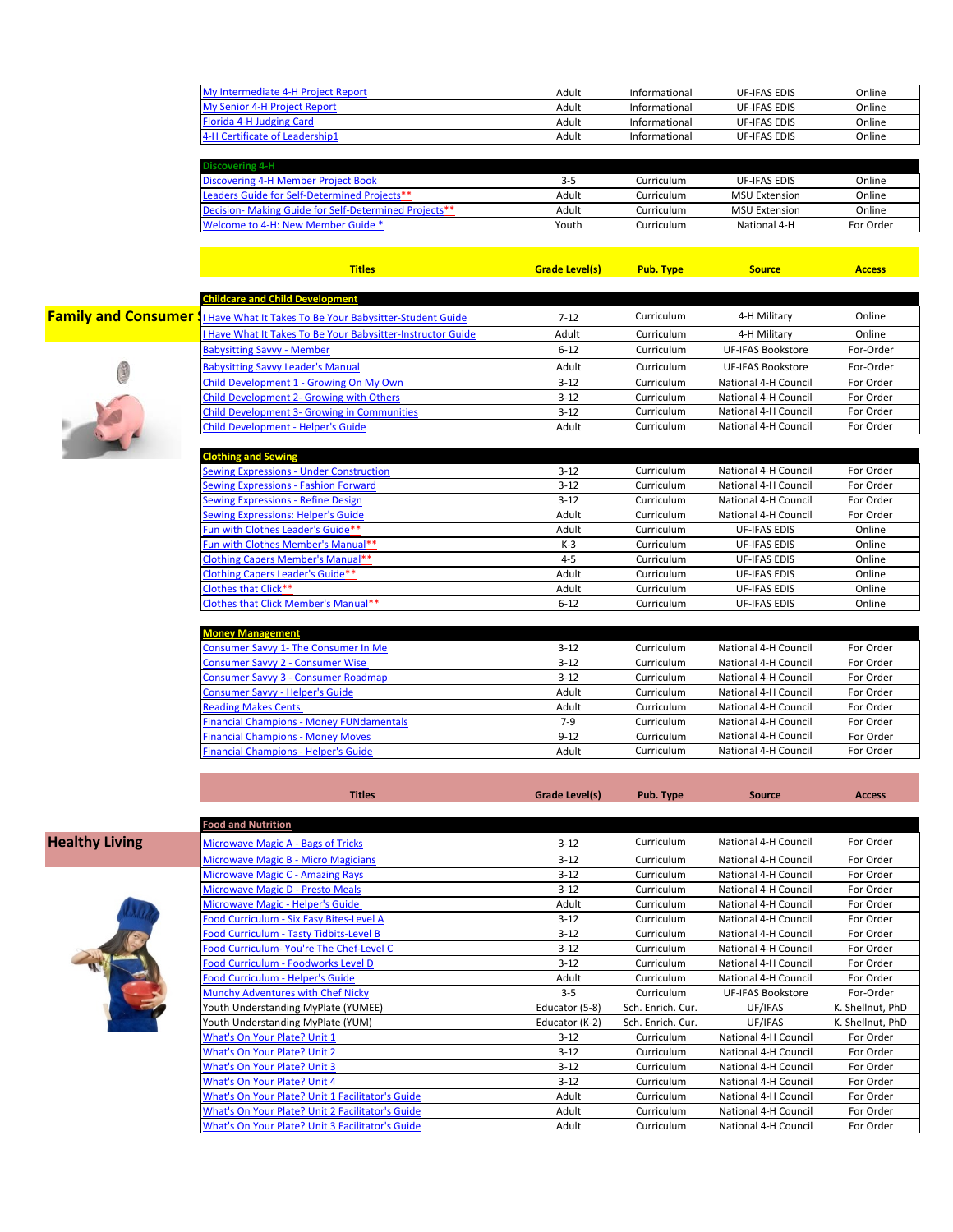| What's On Your Plate? Unit 4 Facilitator's Guide | Adult | Curriculum | National 4-H Council | For Order |
|--------------------------------------------------|-------|------------|----------------------|-----------|
| <b>Food, Culture and Reading (Grades 4-6)</b>    | Adult | Curriculum | National 4-H Council | For Order |
| <b>Florida 4-H Tailgate Series *</b>             | Youth | Activities | UF/IFAS EDIS         | Online    |

| <b>Personal Well-Being</b>                                  |                |                   |                      |           |
|-------------------------------------------------------------|----------------|-------------------|----------------------|-----------|
| Keeping Fit & Healthy - Staying Healthy                     | $3 - 12$       | Curriculum        | National 4-H Council | For Order |
| Keeping Fit & Healthy - Keeping Fit                         | $3 - 12$       | Curriculum        | National 4-H Council | For Order |
| Keeping Fit & Healthy- First Aid in Action                  | $3 - 12$       | Curriculum        | National 4-H Council | For Order |
| Health Rocks! 1 Beginning Level                             | Educator (3-5) | Sch. Enrich. Cur. | National 4-H Council | For Order |
| Health Rocks! 2 Intermediate Level                          | Educator (6-8) | Sch. Enrich. Cur. | National 4-H Council | For Order |
| <b>Headlines for Health! Introduction</b>                   | $3 - 12$       | Curriculum        | UF/IFAS              | Online    |
| <b>Headlines for Health! Clean Sweep</b>                    | $3 - 12$       | Curriculum        | UF/IFAS              | Online    |
| <b>Headlines for Health! Scavenger Hunt</b>                 | $3 - 12$       | Curriculum        | UF/IFAS              | Online    |
| Headlines for Health! Let's Go Green                        | $3 - 12$       | Curriculum        | UF/IFAS              | Online    |
| <b>Headlines for Health! AD-vantageous Cleaners</b>         | $3 - 12$       | Curriculum        | UF/IFAS              | Online    |
| Headlines for Health! What's Growing On?                    | $3 - 12$       | Curriculum        | UF/IFAS              | Online    |
| <b>Headlines for Health! Moldy Advice</b>                   | $3 - 12$       | Curriculum        | UF/IFAS              | Online    |
| <b>Headlines for Health! The Lead Scenario</b>              | $3 - 12$       | Curriculum        | UF/IFAS              | Online    |
| <b>Headlines for Health! Sherlock "Radon" Holmes</b>        | $3 - 12$       | Curriculum        | UF/IFAS              | Online    |
| <b>Headlines for Health! Pollution Solution</b>             | $3 - 12$       | Curriculum        | UF/IFAS              | Online    |
| Headlines for Health! Asthma Triggers, M.D.                 | $3 - 12$       | Curriculum        | UF/IFAS              | Online    |
| Headlines for Health! Asthma Attack!                        | $3 - 12$       | Curriculum        | UF/IFAS              | Online    |
| <b>Headlines for Health! Newspaper Fact Sheets</b>          | $3 - 12$       | Curriculum        | UF/IFAS              | Online    |
| STEPS to a Healthy Teen - Youth Notebook**                  | $6 - 12$       | Curriculum        | National 4-H Council | For Order |
| STEPS to a Healthy Teen - Facilitator Guide**               | $6 - 12$       | Curriculum        | National 4-H Council | For Order |
| Up for the Challenge: Lifetime Fitness, Healthy Decisions** | $5 - 12$       | Curriculum        | 4-H /Army Y.D.       | Online    |
| Love U2 ®: Relationship Smarts Plus**                       | $9 - 12$       | Curriculum        | Dibble Institute     | For Order |



**Nature and Outdoo** 

| <b>Titles</b>                                                         | Grade Level(s) | Pub. Type         | Source                        | <b>Access</b> |
|-----------------------------------------------------------------------|----------------|-------------------|-------------------------------|---------------|
| <b>Earth Science</b>                                                  |                |                   |                               |               |
| <b>Earth Connections I Member Workbook</b>                            | $K-3$          | Curriculum        | <b>UF-IFAS EDIS</b>           | Online        |
| <b>Earth Connections I</b>                                            | Adult          | Curriculum        | <b>UF-IFAS EDIS</b>           | Online        |
| <b>Earth Connections II</b>                                           | Adult          | Curriculum        | <b>UF-IFAS EDIS</b>           | Online        |
| <b>Entomology</b>                                                     |                |                   |                               |               |
| <b>Entomology: Teaming with Insects L1</b>                            | $3 - 5$        | Curriculum        | National 4-H Council          | For Order     |
| <b>Entomology: Teaming with Insects L2</b>                            | $6 - 8$        | Curriculum        | National 4-H Council          | For Order     |
| <b>Entomology: Teaming with Insects L3</b>                            | $9 - 12$       | Curriculum        | National 4-H Council          | For Order     |
| <b>Entomology: Teaming with Insects Facilitators Guide</b>            | Adult          | Curriculum        | National 4-H Council          | For Order     |
| <b>Butterfly WINGS Youth Guide</b>                                    | $3 - 12$       | Curriculum        | National 4-H Council          | For Order     |
| <b>Butterfly WINGS Facilitators Guide</b>                             | Adult          | Curriculum        | National 4-H Council          | For Order     |
| Advanced Level - Working with Insects**                               | $6 - 12$       | Curriculum        | <b>UF-IFAS EDIS</b>           | Online        |
| <b>Forensic Entomology</b>                                            | $6 - 8$        | Curriculum        | <b>UF-IFAS EDIS</b>           | Online        |
| Guide to Collecting and Maintaining Live Arthropods for Classroom Dis | Adult          | Informational     | <b>UF-IFAS EDIS</b>           | Online        |
| Insects, Oh Yes!                                                      | Adult          | Informational     | <b>UF-IFAS EDIS</b>           | Online        |
| <b>Ant lion Rearing</b>                                               | Adult          | Informational     | <b>UF-IFAS EDIS</b>           | Online        |
| <b>ABCs of Entomology</b>                                             | Educator       | Sch. Enrich. Cur. | <b>UF-IFAS-Bookstore</b>      | For Order     |
| <b>Bed Bugs and Bookbags</b>                                          | Educator       | Sch. Enrich. Cur. | <b>Duval County Extension</b> | Online        |
| <b>Florida Bug Club</b>                                               | You and Adult  | Website           | <b>UF Entomology</b>          | Online        |

| <b>Exploring Your Environment - Earth's Capacity</b>    | 3-12  | Curriculum | National 4-H Council | For Order |
|---------------------------------------------------------|-------|------------|----------------------|-----------|
| <b>Exploring Your Environment - Ecosystems Services</b> | 3-12  | Curriculum | National 4-H Council | For Order |
| <b>Exploring Your Environment - Facilitator Guide</b>   | Adult | Curriculum | National 4-H Council | For Order |

| Forestry                                                 |          |             |                      |           |
|----------------------------------------------------------|----------|-------------|----------------------|-----------|
| Forestry 1 - Follow the Path                             | $3 - 12$ | Curriculum  | National 4-H Council | For Order |
| Forestry 2 - Reach for the Canopy                        | $3 - 12$ | Curriculum  | National 4-H Council | For Order |
| Forestry 3 - Explore the Deep Woods                      | $3 - 12$ | Curriculum  | National 4-H Council | For Order |
| <b>Forestry - Helper's Guide</b>                         | Adult    | Curriculum  | National 4-H Council | For Order |
| 4-H Forestry Project: Record Book**                      | $5 - 12$ | Record Book | <b>UF-IFAS EDIS</b>  | Online    |
| Give Forests a Hand Leader Guide (English Version)       | Adult    | Curriculum  | UF-IFAS EDIS         | Online    |
| Give Forests a Hand Youth Action Guide (English Version) | $3 - 12$ | Curriculum  | <b>UF-IFAS EDIS</b>  | Online    |
| Give Forests a Hand Leader Guide (Spansih Version)       | Adult    | Curriculum  | <b>UF-IFAS EDIS</b>  | Online    |
| Give Forests a Hand Youth Action Guide (Spanish Version) | $3 - 12$ | Curriculum  | <b>UF-IFAS EDIS</b>  | Online    |
| <b>Adopt a Tree</b>                                      | $K-2$    | Curriculum  | <b>UF-IFAS EDIS</b>  | Online    |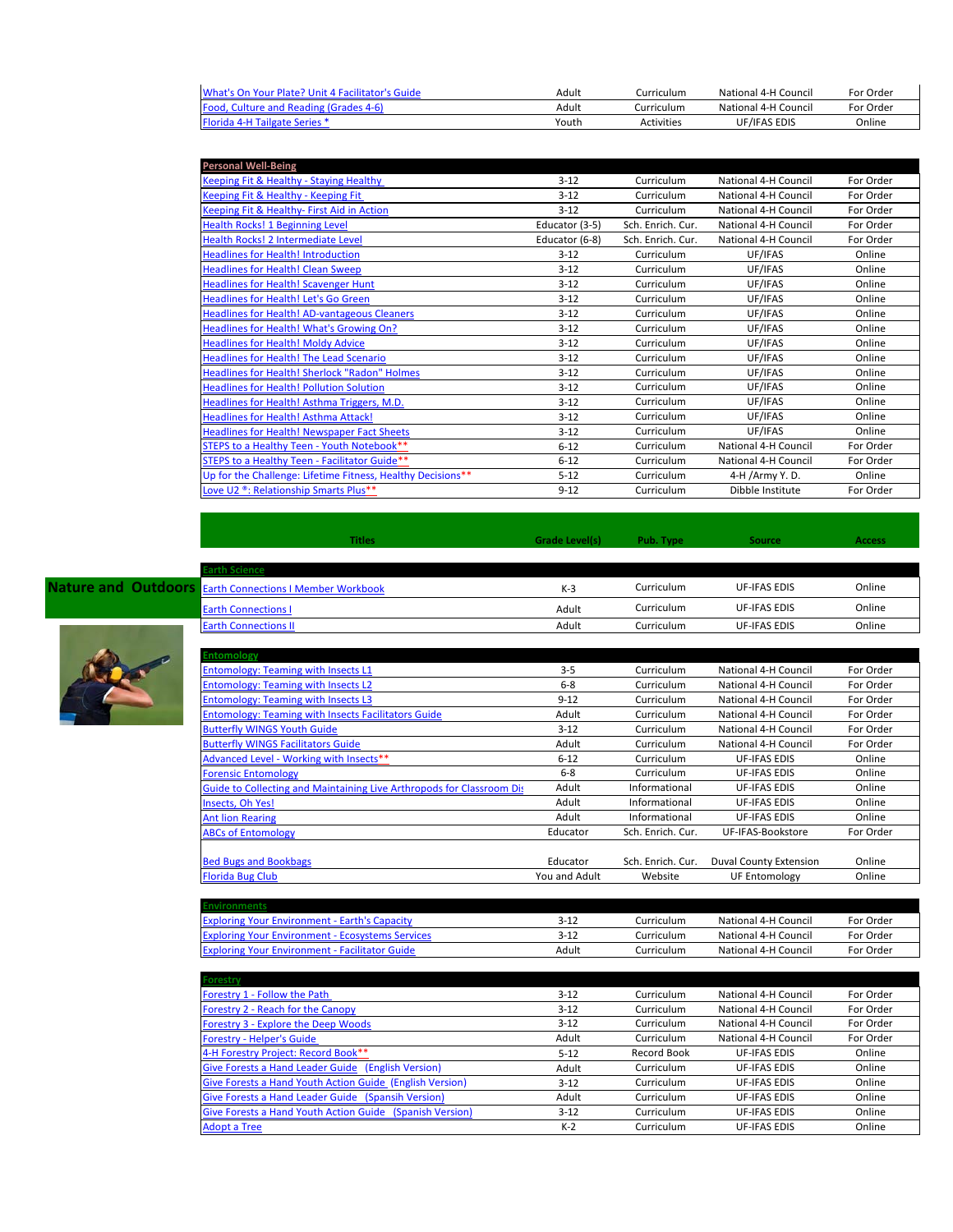| <b>Trees and Me</b>                                               | $2 - 6$  | Curriculum        | <b>UF-IFAS EDIS</b>     | Online         |
|-------------------------------------------------------------------|----------|-------------------|-------------------------|----------------|
| <b>Florida's Fabulous Forests</b>                                 | $6 - 12$ | Curriculum        | <b>UF-IFAS EDIS</b>     | Online         |
| <b>Forest Resources Leader Guide for Florida 4H Project Books</b> | Adult    | Curriculum        | <b>UF-IFAS EDIS</b>     | Online         |
| <b>Kids in the Woods</b>                                          | Adult    | Informational     | UF-IFAS EDIS            | Online         |
| <b>Florida Project Learning Tree</b>                              | Educator | Sch. Enrich. Cur. | <b>UF-IFAS Forestry</b> | M. Monroe, PhD |
| <b>Trees in Your Life</b>                                         | Adult    | Informational     | UF-IFAS EDIS            | Online         |

| <b>Marine and Aquatic Sciences</b>                                 |               |               |                      |           |
|--------------------------------------------------------------------|---------------|---------------|----------------------|-----------|
| Aquatic and Marine Ecosystems**                                    | Adult         | Curriculum    | <b>UF-IFAS EDIS</b>  | Online    |
| Life in the Sea Member Manual**                                    | $5 - 12$      | Curriculum    | <b>UF-IFAS EDIS</b>  | Online    |
| Life in the Sea Record Book**                                      | $5 - 12$      | Curriculum    | <b>UF-IFAS EDIS</b>  | Online    |
| 4-H Project Record Book: Fins & Scales**                           | being revised | Curriculum    | <b>UF-IFAS EDIS</b>  | Online    |
| 4-H Member's Guide: Starting and Maintaining a Marine Aquarium     | $3 - 12$      | Informational | <b>UF-IFAS EDIS</b>  | Online    |
| 4-H Project Record Manual: Wetlands                                | Adult         | Curriculum    | <b>UF-IFAS EDIS</b>  | Online    |
| 4-H Project Record: Wetlands                                       | Adult         | Curriculum    | <b>UF-IFAS EDIS</b>  | Online    |
| Teach Aquaculture Curriculum: Anatomy of a Fish**                  | Educator      | Lesson Plan   | <b>UF-IFAS EDIS</b>  | Online    |
| Teach Aquaculture Curriculum: Chlorine--Friend or Foe?             | Educator      | Lesson Plan   | <b>UF-IFAS EDIS</b>  | Online    |
| Teach Aquaculture Curriculum: Dancing with Brine Shrimp            | Educator      | Lesson Plan   | <b>UF-IFAS EDIS</b>  | Online    |
| Teach Aquaculture Curriculum: Fish-Eating Contest                  | Educator      | Lesson Plan   | <b>UF-IFAS EDIS</b>  | Online    |
| Teach Aquaculture Curriculum: How Big Is That Pond?                | Educator      | Lesson Plan   | <b>UF-IFAS EDIS</b>  | Online    |
| Teach Aquaculture Curriculum: Introduction**                       | Educator      | Lesson Plan   | <b>UF-IFAS EDIS</b>  | Online    |
| Teach Aquaculture Curriculum: Spawning and Rearing Bivalve Mollusc | Educator      | Lesson Plan   | <b>UF-IFAS EDIS</b>  | Online    |
| Teach Aquaculture Curriculum: Spawning and Rearing Bivalve Mollusc | Educator      | Lesson Plan   | <b>UF-IFAS EDIS</b>  | Online    |
| Teach Aquaculture Curriculum: What Makes a Good Fish Food?         | Educator      | Lesson Plan   | <b>UF-IFAS EDIS</b>  | Online    |
| There's No New Water!                                              | Adult         | Curriculum    | National 4-H Council | For Order |

| <b>Outdoor Adventures</b>                              |          |            |                      |           |
|--------------------------------------------------------|----------|------------|----------------------|-----------|
| <b>Hiking Trails</b>                                   | $3 - 12$ | Curriculum | National 4-H Council | For Order |
| <b>Camping Adventures</b>                              | $3 - 12$ | Curriculum | National 4-H Council | For Order |
| <b>Backpacking Expeditions</b>                         | $3 - 12$ | Curriculum | National 4-H Council | For Order |
| <b>Group Activity Helper's Guide</b>                   | Adult    | Curriculum | National 4-H Council | For Order |
| Fishing 1: Take the Bait                               | $3 - 12$ | Curriculum | National 4-H Council | For Order |
| Fishing 2: Reel in the Fun                             | $3-12$   | Curriculum | National 4-H Council | For Order |
| Fishing 3: Cast Into the Future                        | $3 - 12$ | Curriculum | National 4-H Council | For Order |
| <b>Fishing Adventures: Helper's Guide</b>              | Adult    | Curriculum | National 4-H Council | For Order |
| <b>Backyards and Beyond: Explorers' Journal</b>        | $3 - 12$ | Curriculum | National 4-H Council | For Order |
| <b>Backyards and Beyond: Leader Curriculum</b>         | Adult    | Curriculum | National 4-H Council | For Order |
| Backyards and Beyond: Organizational Guide and Toolkit | Adult    | Curriculum | National 4-H Council | For Order |

| Curriculum on Demand **                                                | Adult    | Curriculum    | UF/IFAS             | G. Culen, PhD |
|------------------------------------------------------------------------|----------|---------------|---------------------|---------------|
|                                                                        |          |               |                     |               |
| Soil, Water and Land Use                                               |          |               |                     |               |
| Soil, Water and Land Use Unit II: Understanding Nitrogen Interaction*  | $9 - 12$ | Curriculum    | <b>UF-IFAS EDIS</b> | Online        |
| Soil, Water, and Land Use III: Wetlands                                | $6 - 12$ | Curriculum    | <b>UF-IFAS EDIS</b> | Online        |
| Rules and Scorecard Grading Policies for the Annual Florida 4-H/FFA La | Adult    | Informational | <b>UF-IFAS EDIS</b> | Online        |
| Engaging Youth in the Environment through the Florida Land Judging F   | Adult    | Informational | <b>UF-IFAS EDIS</b> | Online        |
| Land Judging and Homesite Evaluation                                   | Adult    | Curriculum    | <b>UF-IFAS EDIS</b> | Online        |
| <b>Earth Connections I Member Workbook</b>                             | $K-3$    | Curriculum    | <b>UF-IFAS EDIS</b> | Online        |
| <b>Earth Connections I</b>                                             | Adult    | Curriculum    | <b>UF-IFAS EDIS</b> | Online        |
| <b>Earth Connections II</b>                                            | Adult    | Curriculum    | <b>UF-IFAS EDIS</b> | Online        |
| Ohio Agronomy Guide *                                                  | Adult    | Informational | OSU                 | Online        |

**Shooting Sports** 

**Contract** 

|                             | <b>Titles</b>                                                          | Grade Level(s) | Pub. Type     | <b>Source</b>        | <b>Access</b> |
|-----------------------------|------------------------------------------------------------------------|----------------|---------------|----------------------|---------------|
|                             | <b>Plants and Gardening</b>                                            |                |               |                      |               |
| <b>Plants and Gardening</b> | <b>Gardening A: See Them Sprout</b>                                    | $3 - 12$       | Curriculum    | National 4-H Council | For Order     |
|                             | <b>Gardening B: Let's Get Growing</b>                                  | $3 - 12$       | Curriculum    | National 4-H Council | For Order     |
|                             | <b>Gardening C: Take Your Pick</b>                                     | $3 - 12$       | Curriculum    | National 4-H Council | For Order     |
|                             | <b>Gardening D: Growing Profits</b>                                    | $3 - 12$       | Curriculum    | National 4-H Council | For Order     |
|                             | <b>Gardening: Group Helper's Guide</b>                                 | Adult          | Curriculum    | National 4-H Council | For Order     |
|                             | Vegetable Gardening Project Manual & Suggested Program Plans for L     | Adult          | Curriculum    | <b>UF-IFAS EDIS</b>  | Online        |
|                             | Beginning Gardening Unit 1: Plant Science Experiments**                | $4-6$          | Curriculum    | UF-IFAS EDIS         | Online        |
|                             | Florida 4-H Horticulture Identification and Judging: Contest Rules and | $3 - 12$       | Informational | UF-IFAS EDIS         | Online        |
|                             | Mowing for Money Leader's Guide**                                      | Adult          | Curriculum    | UF-IFAS EDIS         | Online        |
|                             | Mowing for Money: A Dollar Sense Guide to Lawn Care Workbook**         | $7 - 12$       | Curriculum    | UF-IFAS EDIS         | Online        |
|                             | Mowing for Money: A Dollar Sense Guide to Lawn Care Business Recor     | $7 - 12$       | Record Book   | UF-IFAS EDIS         | Online        |
|                             | <b>Plant Connections Member's Manual</b>                               | $3 - 12$       | Curriculum    | UF-IFAS EDIS         | Online        |
|                             | <b>Plant Connections Leader's Guide</b>                                | Adult          | Curriculum    | <b>UF-IFAS EDIS</b>  | Online        |
|                             | Junior Master Gardener Level 1 Teacher/Leader guide <sup>**</sup>      | $3 - 5$        | Curriculum    | Texas A&M            | For Order     |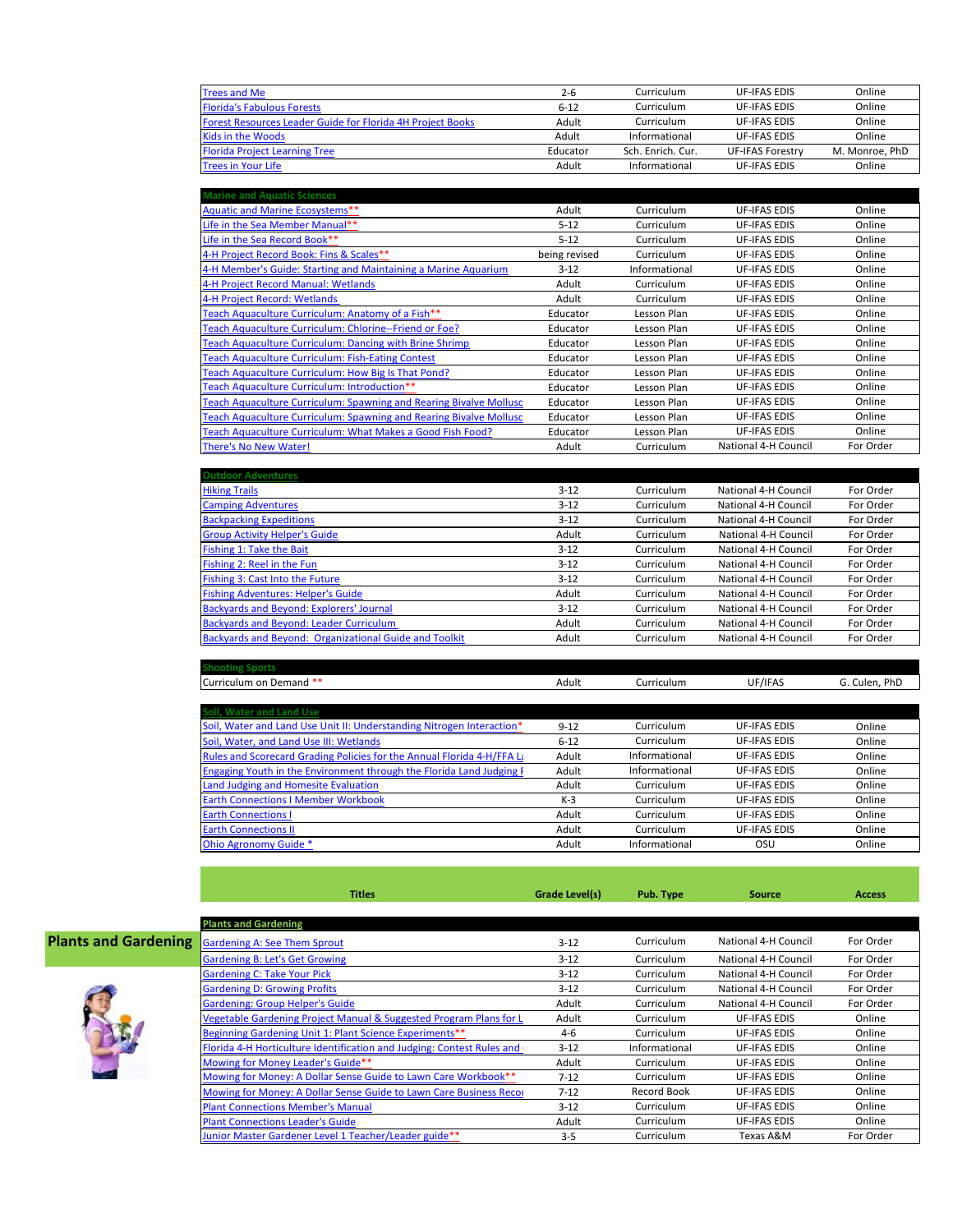|                  | Junior Master Gardener Level 1 Handbook**                                    | $3 - 5$        | Curriculum               | Texas A&M                                    | For Order              |
|------------------|------------------------------------------------------------------------------|----------------|--------------------------|----------------------------------------------|------------------------|
|                  | IMG Golden Ray Series Level 1: Health and Nutrition from the Garden          | $3 - 5$        | Curriculum               | Texas A&M                                    | For Order              |
|                  | <b>IMG Golden Ray Series Level 1: Literature in the Garden Teacher/Lead</b>  | $3 - 5$        | Curriculum               | Texas A&M                                    | For Order              |
|                  | IMG Golden Ray Series Level 1: Wildlife Gardener Teacher/Leader guic         | $3 - 5$        | Curriculum               | Texas A&M                                    | For Order              |
|                  | JMG Level 2: Operation Thistle: Plant Growth & Development Teacher           | $6 - 8$        | Curriculum               | Texas A&M                                    | For Order              |
|                  | <b>IMG Level 2: Operation W.A.T.E.R.: Water and the Earth's Resources, S</b> | $6 - 8$        | Curriculum               | Texas A&M                                    | For Order              |
|                  | Learn, Grow, Eat, & Go! Curriculum Project *                                 |                | Curriculum               | National 4-H                                 | For Order              |
|                  |                                                                              |                |                          |                                              |                        |
|                  | <b>Titles</b>                                                                | Grade Level(s) | Pub. Type                | <b>Source</b>                                | <b>Access</b>          |
| Aerospace        | <b>Science and Technolog Aerospace Adventures 1 - Pre-Flight</b>             | $K-2$          | Curriculum               | National 4-H Council                         | For Order              |
|                  | Aerospace Adventures 2 -Lift Off                                             | $6 - 8$        | Curriculum               | National 4-H Council                         | For Order              |
|                  | Aerospace Adventures 3 - New Heights                                         | $6 - 8$        | Curriculum               | National 4-H Council                         | For Order              |
|                  | Aerospace Adventures 4: Pilot in Command                                     | $10 - 12$      | Curriculum               | National 4-H Council                         | For Order              |
|                  | Aerospace Adventures - Helper's Guide                                        | Adult          | Curriculum               | National 4-H Council                         | For Order              |
|                  |                                                                              |                |                          |                                              |                        |
|                  | <b>Agriculture Science</b>                                                   |                |                          |                                              |                        |
|                  | Afterschool Agriculture - Acres of Adventure 1                               | Educator       | Sch. Enrich. Cur.        | National 4-H Council                         | For Order              |
|                  | Afterschool Agriculture - Acres of Adventure 2                               | Educator       | Sch. Enrich. Cur.        | National 4-H Council                         | For Order              |
| AgriScience      |                                                                              | Educator       | Website                  | National 4-H Council                         | Online                 |
|                  | <b>Biotechnology Activities</b>                                              | Educator       | Sch. Enrich. Cur.        | National 4-H Council                         | Online                 |
|                  | <b>Business and Economics</b>                                                | Educator       | Sch. Enrich. Cur.        | National 4-H Council                         | Online                 |
| <b>Bicycle</b>   |                                                                              |                |                          |                                              |                        |
|                  | Bicycle - Don't Get Stuck: Fix It                                            |                | Video                    | National 4-H Council                         | For Order              |
|                  | Bicycle 1 - Bicycling for Fun                                                | $3 - 5$        | Curriculum               | National 4-H Council                         | For Order              |
|                  | <b>Bicycle 2 - Wheels in Motion</b>                                          | $6 - 8$        | Curriculum               | National 4-H Council                         | For Order              |
|                  | <b>Bicycle Group - Helper's Guide</b>                                        | Adult          | Curriculum               | National 4-H Council                         | For Order              |
|                  |                                                                              |                |                          |                                              |                        |
| <b>Computers</b> |                                                                              |                |                          |                                              |                        |
|                  | <b>CPU 1: Inside the Box</b>                                                 |                | Curriculum               | National 4-H Council                         | For Order              |
|                  | CPU 2: Peer to Peer                                                          | $6 - 12$       | Curriculum               | National 4-H Council                         | For Order              |
|                  | <b>CPU 3: Teens Teaching Tech</b><br><b>Newbie Know How - CPU Supplement</b> | $9 - 12$       | Curriculum<br>Curriculum | National 4-H Council<br>National 4-H Council | For Order<br>For Order |
|                  |                                                                              |                |                          |                                              |                        |
| Electricity      |                                                                              |                |                          |                                              |                        |
|                  | <b>Electricity 1 - Magic of Electricity</b>                                  | $3-5$          | Curriculum               | National 4-H Council                         | For Order              |
|                  | Electricity 2 -Investigating Electricity                                     | $6 - 8$        | Curriculum               | National 4-H Council                         | For Order              |
|                  | <b>Electricity 3 - Wired For Power</b>                                       | $6 - 8$        | Curriculum               | National 4-H Council                         | For Order              |
|                  | <b>Electricity 4 - Entering Electronics</b>                                  | $9 - 12$       | Curriculum               | National 4-H Council                         | For Order              |
|                  | <b>Electricity Excitement - Helper's Guide</b>                               | Adult          | Curriculum               | National 4-H Council                         | For Order              |
|                  | The Power of Electricity Member's Manual                                     | $6 - 8$        | Curriculum               | <b>UF-IFAS EDIS</b>                          | Online                 |
|                  | The Power of Electricity Leader's Guide                                      | Adult          | Curriculum               | <b>UF-IFAS EDIS</b>                          | Online                 |
|                  | <b>Embryology (School Enrichment)</b>                                        |                |                          |                                              |                        |
|                  | Florida 4-H Embryology Program Website                                       | All            | Website                  | Florida 4-H                                  | Online                 |
|                  | 2nd-5th Graders**                                                            |                |                          |                                              | Not working            |
|                  | 6th - 8th graders**                                                          |                |                          |                                              | Not working            |
|                  | <b>Supplemental Materials**</b>                                              |                |                          |                                              | Not working            |
|                  | <b>Embryology Group Projects**</b>                                           |                |                          |                                              | Not working            |
|                  | <b>Embryology Overview:</b>                                                  | Educator       | <b>Training Video</b>    | Florida 4-H                                  | Online                 |
|                  | <b>Embryology Lesson Plans: Week by Week</b>                                 | Educator       | Sch. Enrich. Cur.        | Florida 4-H                                  | Online                 |
|                  | Hatching with My "Peeps" Embryology Countdown Calendar                       | Educator       | Sch. Enrich. Cur.        | <b>UF-IFAS Bookstore</b>                     | For Order              |
|                  |                                                                              |                |                          |                                              |                        |
|                  | 21 Days Song Words and Music                                                 | Educator       | Sch. Enrich. Cur.        | Virginia 4-H                                 | Online                 |
|                  | 4-H Embryology - Nebraska 4-H                                                | Educator       | Website                  | Nebraska 4-H                                 | Online                 |
|                  | <b>Embryology -Illinois</b>                                                  | Educator       | Website                  | Illinois 4-H                                 | Online                 |
|                  | <b>Embryology - Penn State</b>                                               | Educator       | Website                  | Penn State 4-H                               | Online                 |
| <b>Energy</b>    |                                                                              |                |                          |                                              |                        |
|                  | The Power of the Wind Youth Guide                                            | $6-8$          | Curriculum               | National 4-H Council                         | For Order              |
|                  | The Power of the Wind Facilitator Guide                                      | Adult          | Curriculum               | National 4-H Council                         | For Order              |
|                  | SAVE: Steps in Achieving Viable Energy-Teacher Edition                       | Educator       | Sch. Enrich. Cur.        | UF-IFAS EDIS                                 | Online                 |
|                  | SAVE: Steps in Achieving Viable Energy-Leader Guide                          | Adult          | Curriculum               | <b>UF-IFAS EDIS</b>                          | Online                 |
|                  | SAVE: Steps in Achieving Viable Energy-Youth Guide                           | $4-6$          | Curriculum               | <b>UF-IFAS EDIS</b>                          | Online                 |
|                  |                                                                              |                |                          |                                              |                        |
|                  | <b>General Science</b><br>Science Discovery Series - 1                       | $3 - 5$        | Curriculum               | National 4-H Council                         | For Order              |
|                  | <b>Science Discovery Series - 2</b>                                          | $4 - 7$        | Curriculum               | National 4-H Council                         | For Order              |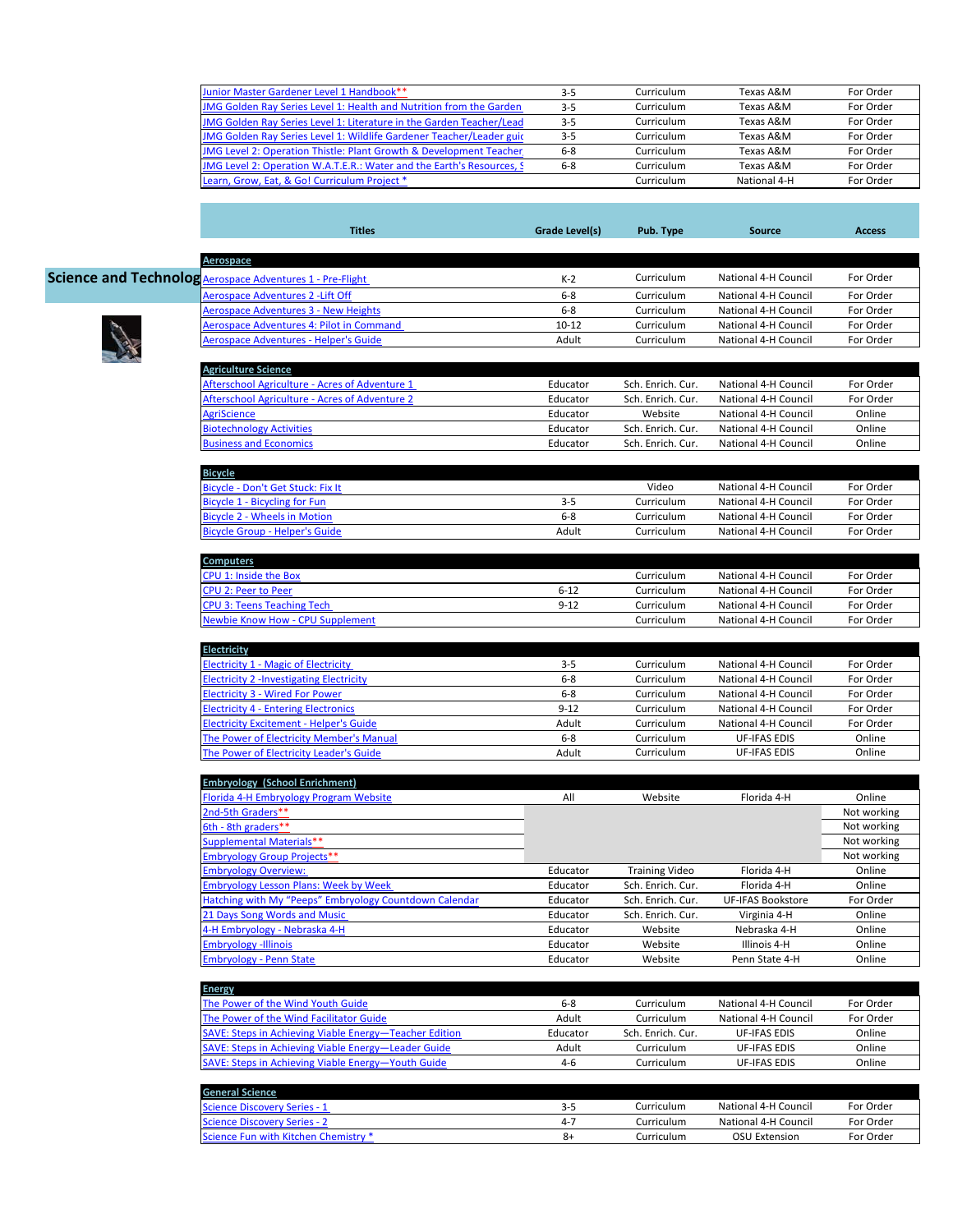| Geospatial                                         |          |            |                      |           |
|----------------------------------------------------|----------|------------|----------------------|-----------|
| Geospatial - Exploring Spaces, Going Places CD     | Adult    | Curriculum | National 4-H Council | For Order |
|                                                    |          |            |                      |           |
| <b>Robotics</b>                                    |          |            |                      |           |
| 4-H Robotics Youth Notebook                        | $4 - 12$ | Curriculum | National 4-H Council | For Order |
| <b>Junk Drawer Robotics Track Level 1</b>          | $4 - 12$ | Curriculum | National 4-H Council | For Order |
| Junk Drawer Robotics Level 2 - Robots on the Move  | $4 - 12$ | Curriculum | National 4-H Council | For Order |
| <b>Junk Drawer Robotics Level 3 - Mechatronics</b> | $4 - 12$ | Curriculum | National 4-H Council | For Order |
| <b>Robotics Platforms Track</b>                    | $4 - 12$ | <b>DVD</b> | National 4-H Council | For Order |
| <b>Virtual Robotics Track</b>                      | $4 - 12$ | <b>DVD</b> | National 4-H Council | For Order |
|                                                    |          |            |                      |           |
| <b>Small Engines</b>                               |          |            |                      |           |
| Small Engines 1 - Crank It Up                      | $3 - 12$ | Curriculum | National 4-H Council | For Order |
| Small Engines 2 - Warm It Up                       | $3 - 12$ | Curriculum | National 4-H Council | For Order |
| Small Engines 3 - Tune It Up                       | $3 - 12$ | Curriculum | National 4-H Council | For Order |

| <b>Weather and Climate</b>                  |          |            |                      |           |
|---------------------------------------------|----------|------------|----------------------|-----------|
| <b>Weather and Climate Toolkit</b>          | Adult    | Curriculum | <b>UF-IFAS EDIS</b>  | H. Kent   |
|                                             |          |            |                      |           |
| <b>Wood Working</b>                         |          |            |                      |           |
| <b>Woodworking Wonders - Measuring Up</b>   | $2 - 4$  | Curriculum | National 4-H Council | For Order |
| <b>Woodworking Wonders - Making The Cut</b> | $4-6$    | Curriculum | National 4-H Council | For Order |
| <b>Woodworking: Nailing It Together</b>     | $6 - 8$  | Curriculum | National 4-H Council | For Order |
| <b>Woodworking Wonders-Finishing Up</b>     | $9 - 12$ | Curriculum | National 4-H Council | For Order |
| <b>Woodworking Wonders-Helper's Guide</b>   | Adult    | Curriculum | National 4-H Council | For Order |

**Titles Grade Level(s) Pub. Type Source Access** 

[Small Engines Group Helper's Guide](http://www.4-hmall.org/Catalog/ProductDetails.aspx?ProductId=08189) Adult Curriculum National 4-H Council For Order



| <b>Volunteer Resources</b>                                         |         |               |                     |        |
|--------------------------------------------------------------------|---------|---------------|---------------------|--------|
| 4-H School Enrichment: A Guide for 4-H Faculty and Staff           | Faculty | Informational | <b>UF-IFAS EDIS</b> | Online |
| 4-H Experiential Learning Cards                                    | Adult   | Informational | <b>UF-IFAS EDIS</b> | Online |
| 4-H Volunteer Training Series                                      | Adult   | Informational | <b>UF-IFAS EDIS</b> | Online |
| A Guide to Bully Prevention Programs                               | Adult   | Informational | <b>UF-IFAS EDIS</b> | Online |
| Evaluating the Extension Volunteer Teacher**                       | Adult   | Informational | <b>UF-IFAS EDIS</b> | Online |
| Legal Aspects Relating to Volunteers in Florida**                  | Adult   | Informational | <b>UF-IFAS EDIS</b> | Online |
| Lessons Learned from Evaluations of Citizen Science Programs       | Adult   | Informational | <b>UF-IFAS EDIS</b> | Online |
| Managing in Tough Times: Building Your Assets by Volunteering and  |         |               |                     |        |
| <b>Networking</b>                                                  | Adult   | Informational | <b>UF-IFAS EDIS</b> | Online |
| Orienting the Extension Volunteer Teacher to the Institutions They |         |               |                     |        |
| Represent                                                          | Adult   | Informational | <b>UF-IFAS EDIS</b> | Online |
| Preparing the Extension Volunteer to Teach**                       | Adult   | Informational | <b>UF-IFAS EDIS</b> | Online |
| Providing Recognition to the Extension Volunteer Teacher**         | Adult   | Informational | <b>UF-IFAS EDIS</b> | Online |
| Recruiting Volunteers for Teaching**                               | Adult   | Informational | <b>UF-IFAS EDIS</b> | Online |
| Understanding Volunteer-Led 4-H Programs**                         | Adult   | Informational | <b>UF-IFAS EDIS</b> | Online |
| <b>Volunteers and Extension</b>                                    | Adult   | Informational | <b>UF-IFAS EDIS</b> | Online |